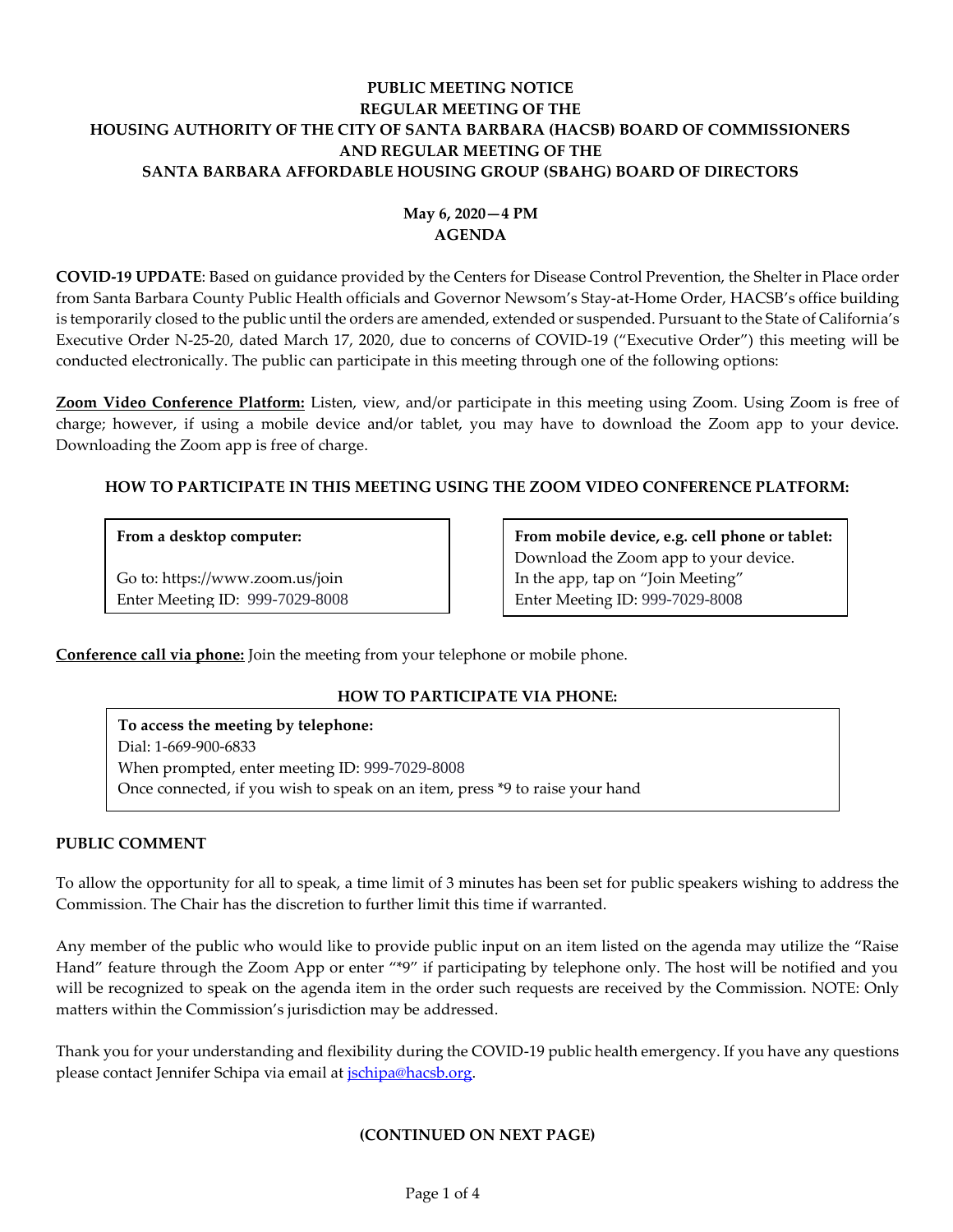| ı. | <b>Roll Call</b> |          |  |
|----|------------------|----------|--|
|    | <b>Boss</b>      | Larsson  |  |
|    | Faulstich        | Rowell   |  |
|    | Fenger           | Wheatley |  |
|    | Green            |          |  |

**II. Public Comment** – Any member of the public may address the Housing Authority Commission and SBAHG Directors for up to three minutes on any subject within the jurisdiction of the Housing Authority and/or SBAHG that is not scheduled for a public discussion before them. The total time for this item is ten minutes.

### **III. Consideration of Minutes**

To be taken under Consent Calendar below.

### **IV. Bills and Communications**

- 1. [Letter from HUD approving the Authority's](https://hacsb.org/download/meetings_2020/items/05_may/Item-IV.1.pdf) FY 2020-2025 PHA 5-Year Plan.
- 2. [Letters from the Authority to the community and residents regarding COVID-19.](https://hacsb.org/download/meetings_2020/items/05_may/Item-IV.2.pdf)
- **V. Consent Calendar** *The following Consent Calendar items will not usually require discussion by the Commission. Items on the Consent Calendar may be approved by a single motion. Any Consent Calendar item is open for discussion and a separate vote by the Commission upon request of any Commissioner. Should a member of the public wish to comment on an item on the Consent Calendar below, please come forward to speak at the time the Commission considers the Consent Calendar.*

### **1. Subject: Consideration of Minutes**

Recommendation: That the HACSB Commission [and SBAHG Board approve the Minutes of their March 4,](https://hacsb.org/download/meetings_2020/items/05_may/Item-V.1.pdf)  2020 Regular Meeting.

### **2. Subject: Consideration of Minutes**

[Recommendation: That the HACSB Commission and SBAHG Board approve the Minutes of their April 27,](https://hacsb.org/download/meetings_2020/items/05_may/Item-V.2.pdf)  2020 Special Meeting.

#### **3. Subject: Expenditures January 2020**

[Recommendation: That the Commission approve costs incurred and payments made for the month of January](https://hacsb.org/download/meetings_2020/items/05_may/Item-V.3.pdf)  2020.

#### **4. Subject: Expenditures February 2020**

[Recommendation: That the Commission approve costs incurred and payments made for the month of February](https://hacsb.org/download/meetings_2020/items/05_may/Item-V.4.pdf) 2020.

### **5. Subject: Expenditures March 2020**

[Recommendation: That the Commission approve costs incurred and payments made for the month of March](https://hacsb.org/download/meetings_2020/items/05_may/Item-V.5.pdf) 2020.

# **VI. Report of Executive Director**

# **1. Subject: Proposed Reallocation of Continuum of Care Rental Assistance Program Funding**

Recommendation: That the Commission: (1) receive a presentation on the Housing Authority's Continuum of [Care \(CoC\) Rental Assistance program; and \(2\) approve staff's recommendation to reallocate these grant funds.](https://hacsb.org/download/meetings_2020/items/05_may/Item-VI.1.pdf)

#### **2. Subject: Purchase of New Vans for Garden Court and The Gardens On Hope**

Recommendation:[That the Commission receive a report on the purchase of two new vans for use at Garden](https://hacsb.org/download/meetings_2020/items/05_may/Item-VI.2.pdf)  Court and The Gardens on Hope. This report is for information only.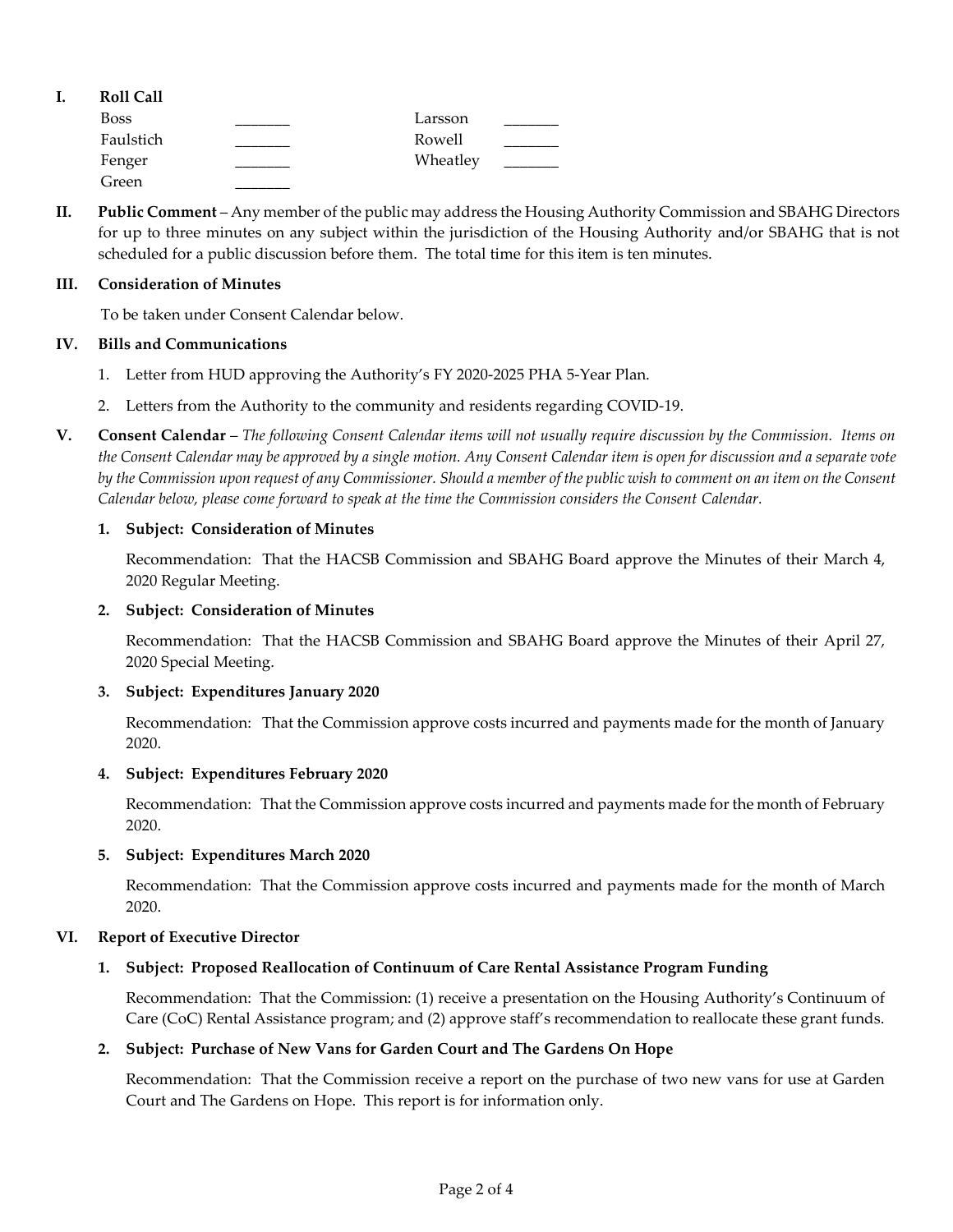# **3. Subject: Assignment and Assumption of Property Management Agreements at Garden Court and The Gardens on Hope**

Recommendation: That the Commission/Board approve the assignment and assumption of the property [management agreement for both Garden Court and The Gardens on Hope from Parsons Family Management,](https://hacsb.org/download/meetings_2020/items/05_may/Item-VI.3.pdf)  LLC to Parsons Group, Inc.

# **4. Subject: Appropriation of \$10,000 to the Housing Authority Scholarship Fund Administered by the Scholarship Foundation of Santa Barbara**

Recommendation: That the Commission ratify the appropriation of \$10,000 from the Authority's Non-HUD [program to replenish the Housing Authority Scholarship Fund administered by the Scholarship Foundation of](https://hacsb.org/download/meetings_2020/items/05_may/Item-VI.4.pdf)  Santa Barbara directing the Housing Authority's Executive Director/CEO to execute payment to the Foundation in said amount.

### **5. Subject: Ratification of New Payment Standards Effective April 10, 2020**

Recommendation: That the Commission ratify the setting of new Payment Standards based upon HUD's [Revised Fair Market Rents for Santa Barbara County, which](https://hacsb.org/download/meetings_2020/items/05_may/Item-VI.5.pdf) became effective April 10, 2020.

### **6. Subject: Development Update**

Recommendation: That the Commission receive a verbal report on the status of developments in planning and/or under construction.

### **VII. Treasurer's Report** – None

- **VIII. Committee Reports**  None
- **IX. Unfinished Business**  None

#### **X. New Business**

**1. Subject: Proposed Amendments to the Housing Authority's Administrative Plan for the Section 8 Housing Choice Voucher Program**

Recommendation: That the Commission: (1) hold a public hearing and take public comment on proposed amendments to the Housing Authority's Administrative Plan governing the operation of its Section 8 Housing [Choice Voucher \(HCV\) program; and \(2\) adopt a resolution approving said amendments to the Administrative](https://hacsb.org/download/meetings_2020/items/05_may/Item-X.1.pdf)  Plan.

# **2. [Subject: Statutory and Regulatory Waivers for the Housing Choice Voucher Program as afforded by Notice](https://hacsb.org/download/meetings_2020/items/05_may/Item-X.2.pdf)  PIH 2020-05**

Recommendation: That the Commission adopt a resolution approving implementation of certain statutory or regulatory waivers for the Housing Choice Voucher Program as afforded by Notice PIH 2020-05.

# **3. [Subject: Section 8 Management Assessment Program \(SEMAP\) Certification Form Submittal to HUD for](https://hacsb.org/download/meetings_2020/items/05_may/Item-X.3.pdf)  Fiscal Year Ended 3-31-2020**

Recommendation: That the Commission adopt a resolution approving the Authority's Section 8 Management Assessment Program form HUD-52648 for submittal to HUD for FYE 3-31-2020.

# **4. Subject: Resolution Authorizing Needed Actions Relative to Long Term Redevelopment Plans for the Presidio Springs Senior Apartment Complex at 721 Laguna Street**

Recommendation: That the Board of Directors receive an update on staff's long term redevelopment plan for Presidio Springs and, if acceptable, adopt a resolution appropriating needed funding and authorizing needed [actions relative to all agreements necessary \(including creating a new limited partnership\) for pre-development](https://hacsb.org/download/meetings_2020/items/05_may/Item-X.4.pdf)  activities.